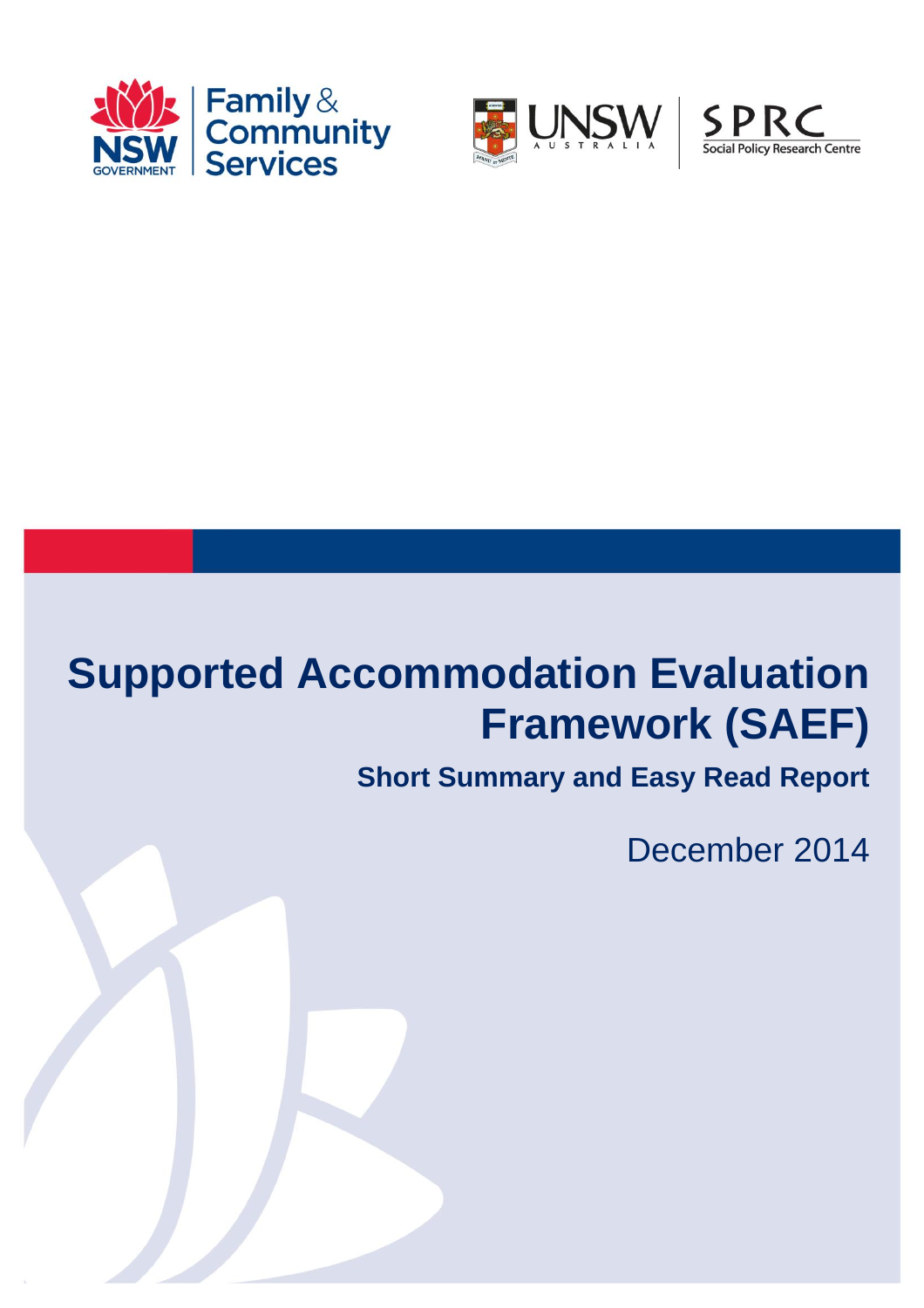### SAEF Short Summary and Easy Read Report

Prepared for the NSW Department of Family and Community Services, Ageing Disability and Home Care by the Social Policy Research Centre, UNSW Australia.

### Document approval

The Supported Accommodation Evaluation (SAEF) Summary Report has been endorsed and approved by:

Phil Berry Deputy Chief Executive Approved: December 2014

#### Research team

#### **Social Policy Research Centre, UNSW Australia**

\_\_\_\_\_\_\_\_\_\_\_\_\_\_\_\_\_\_\_\_\_\_\_\_\_\_\_\_\_\_\_\_\_\_\_

Christine Eastman, Karen Fisher, Thushara Halnethilage, Philip Hayes, Trish Hill, Anna Jones, Rosemary Kayess, Deborah Lutz, Ariella Meltzer, Christiane Purcal, Charlotte Smedley

**Centre for Children and Young People, Southern Cross University**  Sally Robinson

**Community Researcher** Robert Strike

#### Authors

Christiane Purcal, Karen R Fisher, Anna Jones, Deborah Lutz, Ariella Meltzer, Trish Hill, Sally Robinson, Rosemary Kayess, Charlotte Smedley

#### For further information

Karen Fisher, Social Policy Research Centre, University of New South Wales, Sydney NSW 2052 ph: (02) 9385 7800 or email: karen.fisher@unsw.edu.au.

#### Acknowledgements

Thank you to the people who participated in the research, including people with disability, families, friends, support staff, managers, the reference group, staff from ADHC, and the members of the research team.

Graphics in the Easy Read summary are Picture Communication Symbols ©1981–2014 by DynaVox Mayer-Johnson LLC. All Rights Reserved Worldwide. Used with permission. www.mayer-johnson.com [mayer-johnson.usa@dynavoxtech.com](mailto:mayer-johnson.usa@dynavoxtech.com) 2100 Wharton Street, Suite 400, Pittsburgh, PA 15203 Phone: 800-588-4548 Fax: 866-585-6260

#### Full summary report and evaluation guide

Purcal, C., Fisher, K. R., Jones, A., Lutz, D., Meltzer, A., Hill, T., Robinson, S., Kayess, R., & Smedly, C. (2014) *[Supported Accommodation Evaluation Framework Summary Report](http://www.adhc.nsw.gov.au/__data/assets/file/0017/311246/Supported-Accommodation-Evaluation-Framework-Summary-Report.pdf) (SPRC Report [31/2014\)](http://www.adhc.nsw.gov.au/__data/assets/file/0017/311246/Supported-Accommodation-Evaluation-Framework-Summary-Report.pdf)*

Fisher, K.R., Jones, A., Lutz, D., Purcal, C., Meltzer, A., Eastman, C., Hill, T., Robinson, S., Kayess, R. (2014), Supported [Accommodation Evaluation Guide](http://www.adhc.nsw.gov.au/__data/assets/file/0016/311245/Supported-Accommodation-Evaluation-Framework-Guide-for-service-providers.pdf) (*SPRC Report 32/14)*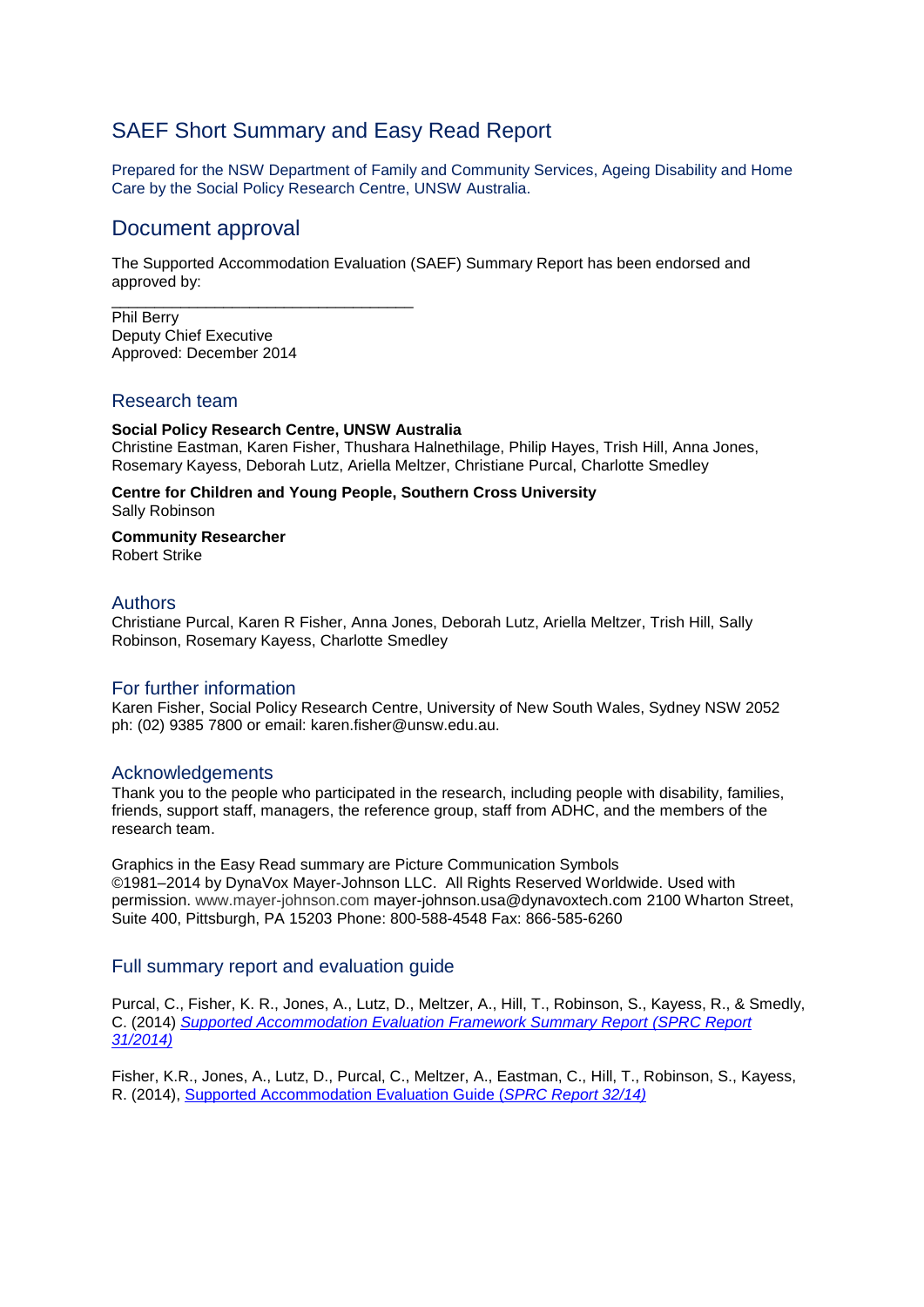Easy Read summary about accommodation support for people with disability

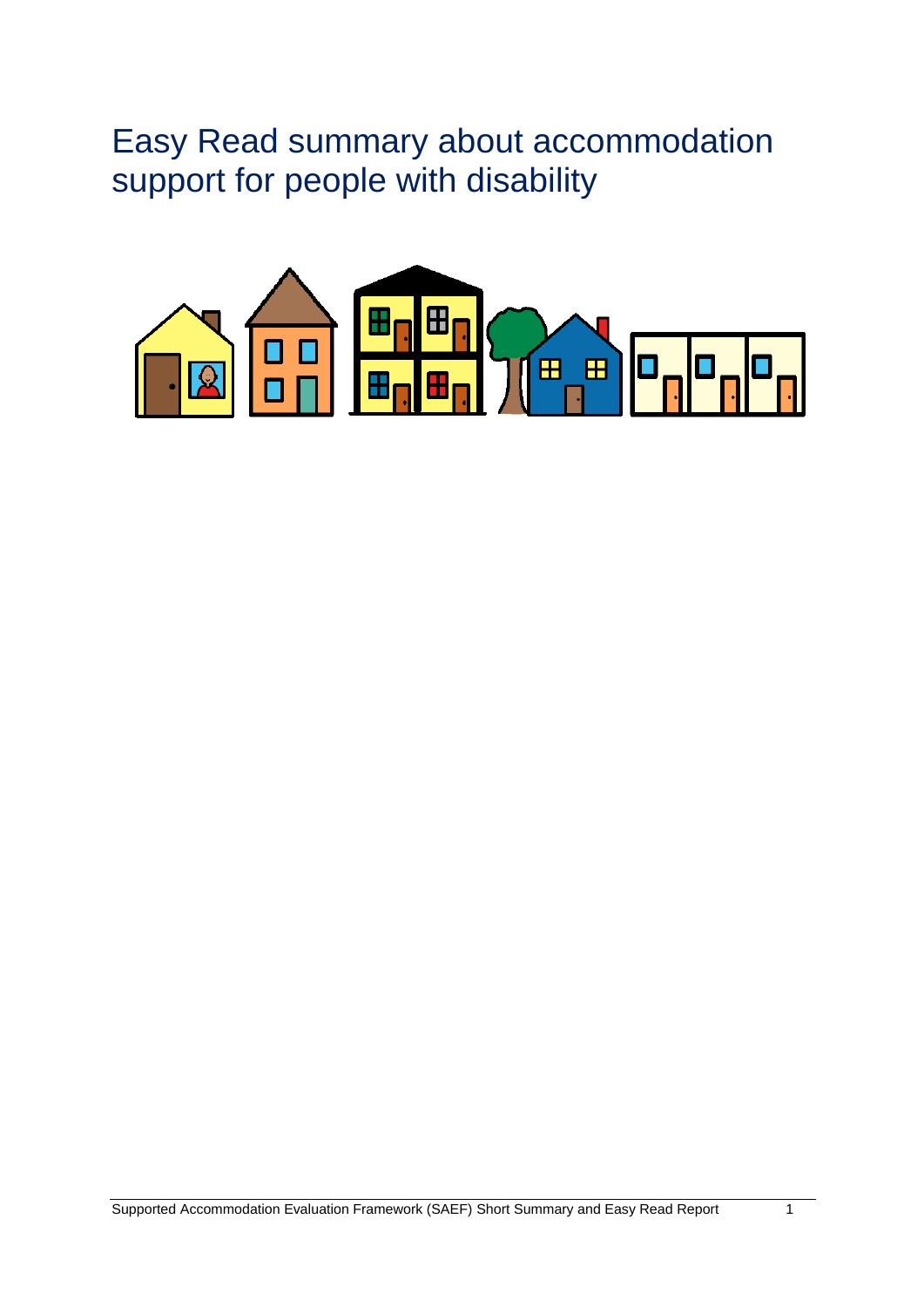This report is about accommodation support for people with disability in New South Wales, Australia.



Accommodation support helps people with disability to live where and how they choose.

It includes a place to live. Help to live there. Help for people to say what they want and need.



This report is about how well accommodation support is working.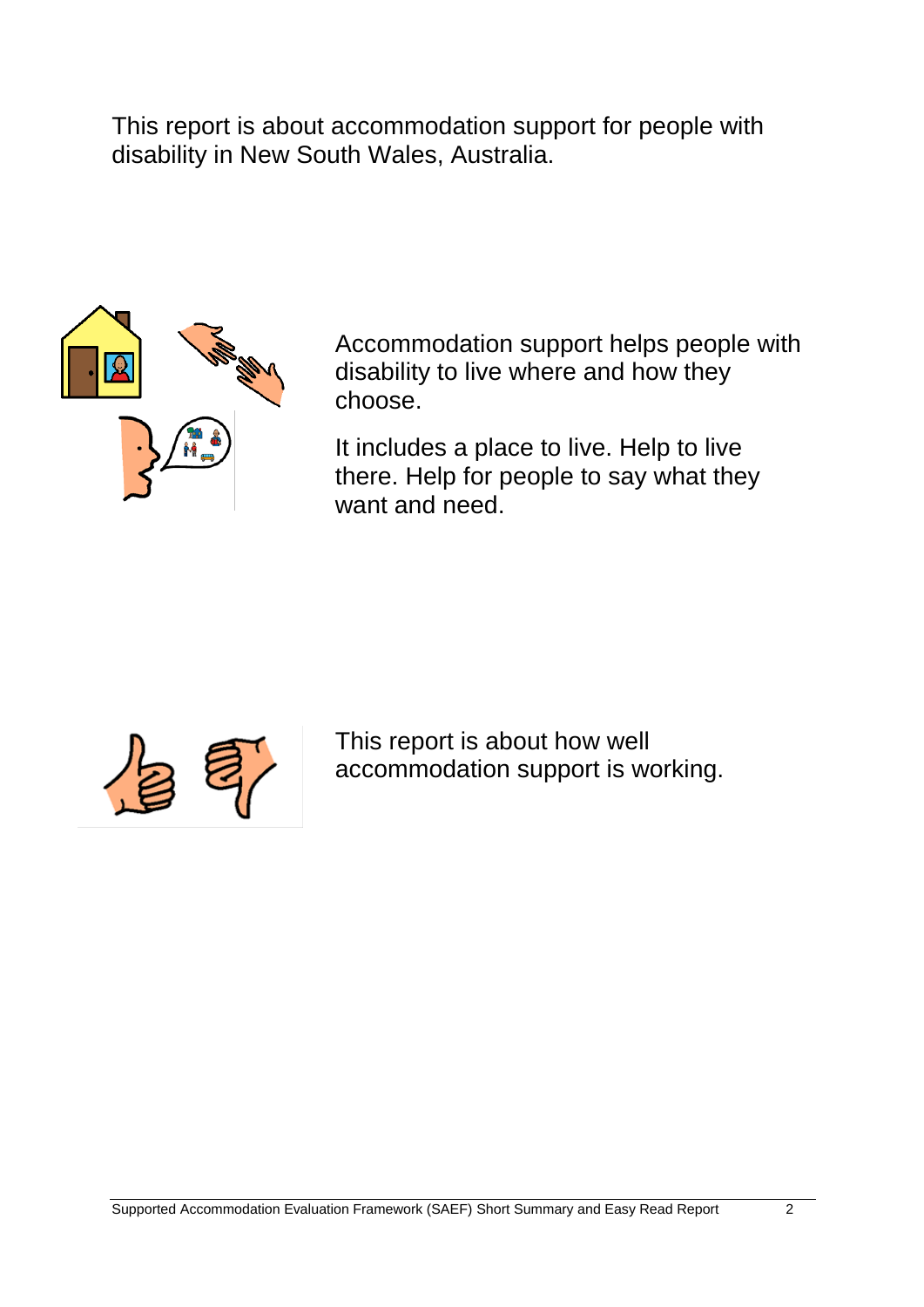Lots of people spoke about how well accommodation support is working:



• People with disability



Family members and friends



Support workers



Service providers



Government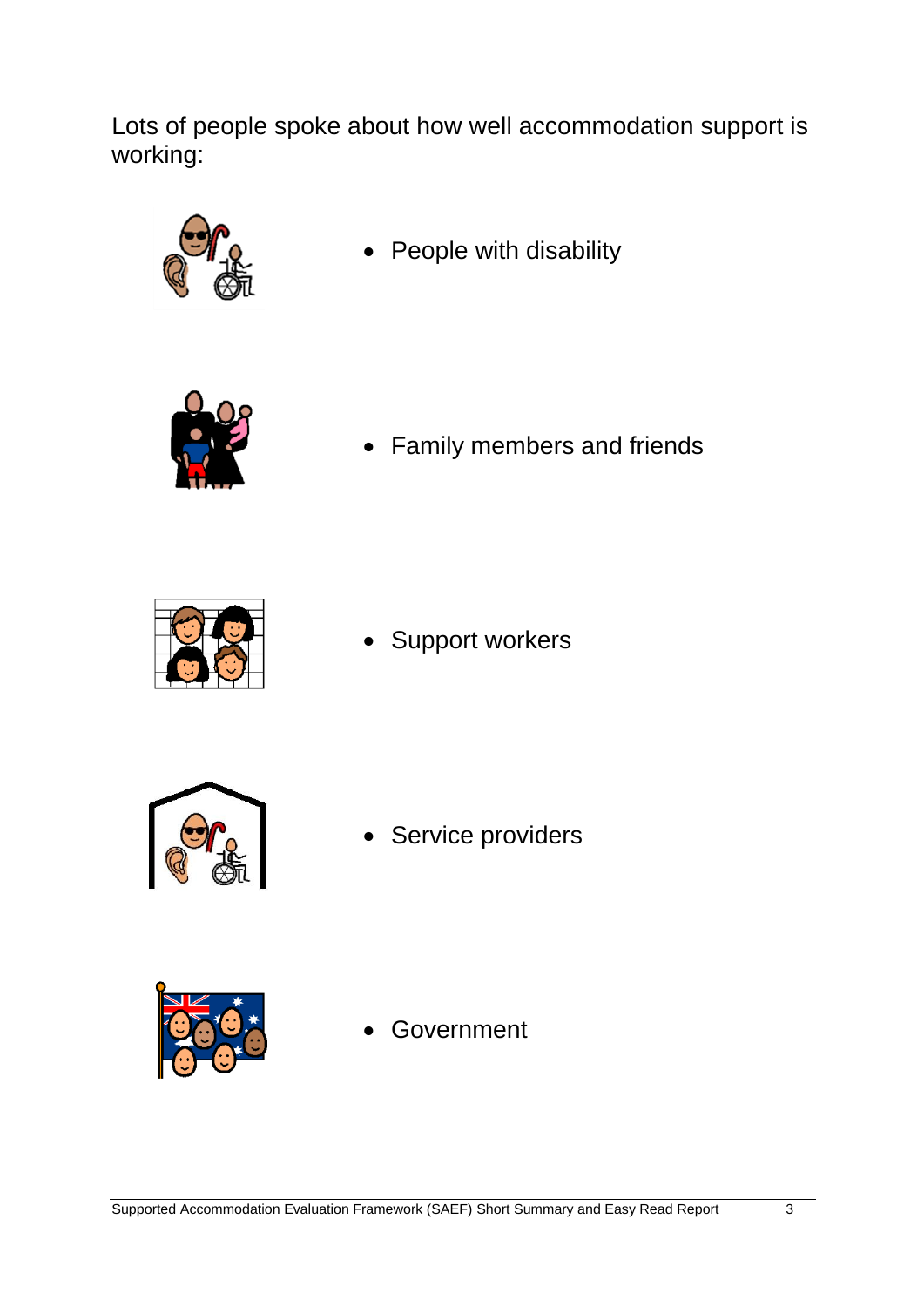

Some people did an interview. This is talking and answering questions.



Some people did a survey. This is choosing answers from some already written down.



A person with disability helped to decide on what questions to ask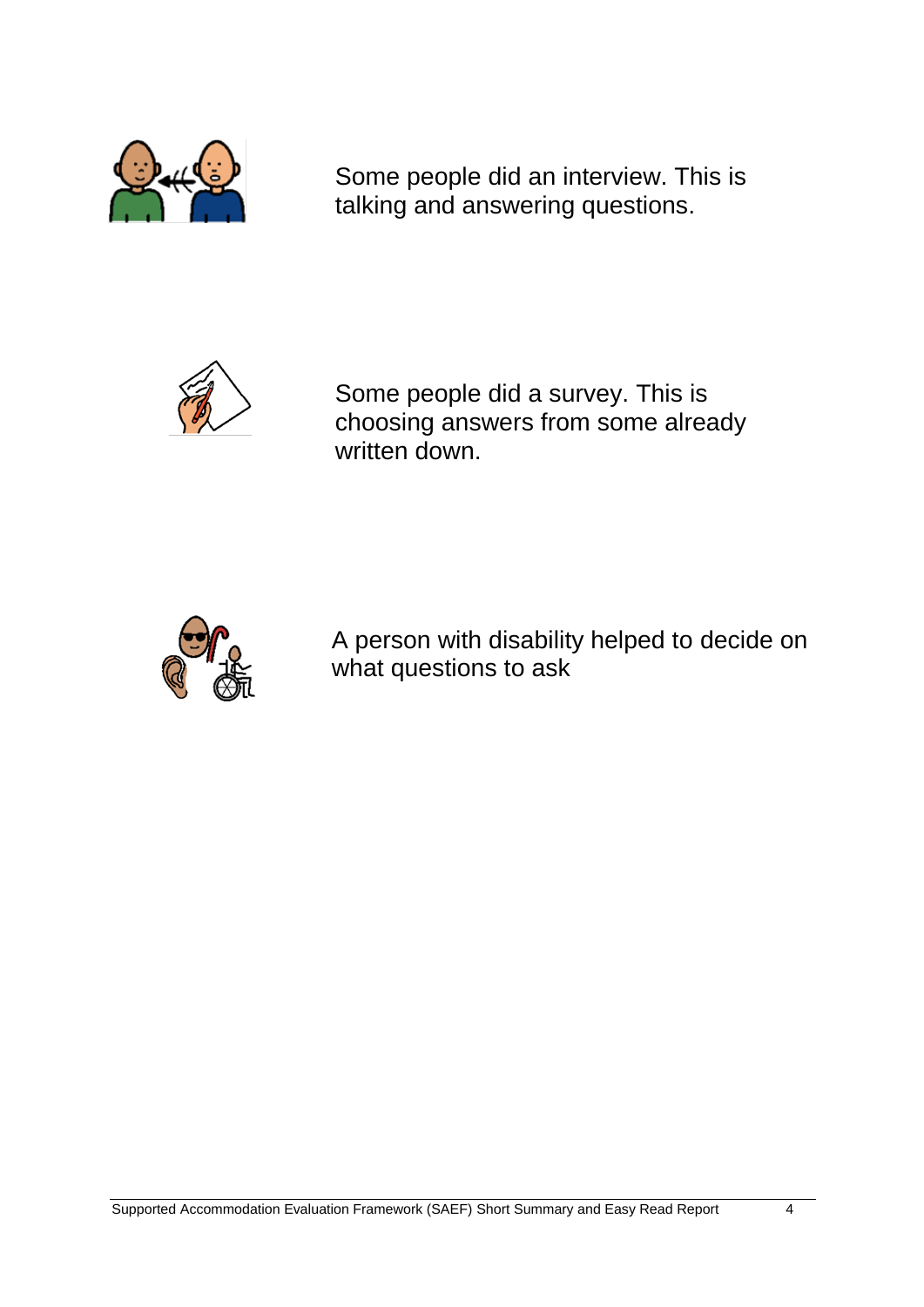Most people who used accommodation support had some good changes in their lives.

People with disability said they liked:



• Having their own space and privacy when they moved into a new place



• Choosing support workers they liked



 Getting help to say what they wanted and needed



• Making a plan to live how they wanted to



 Living near family, friends, trains or buses, shops and other places to go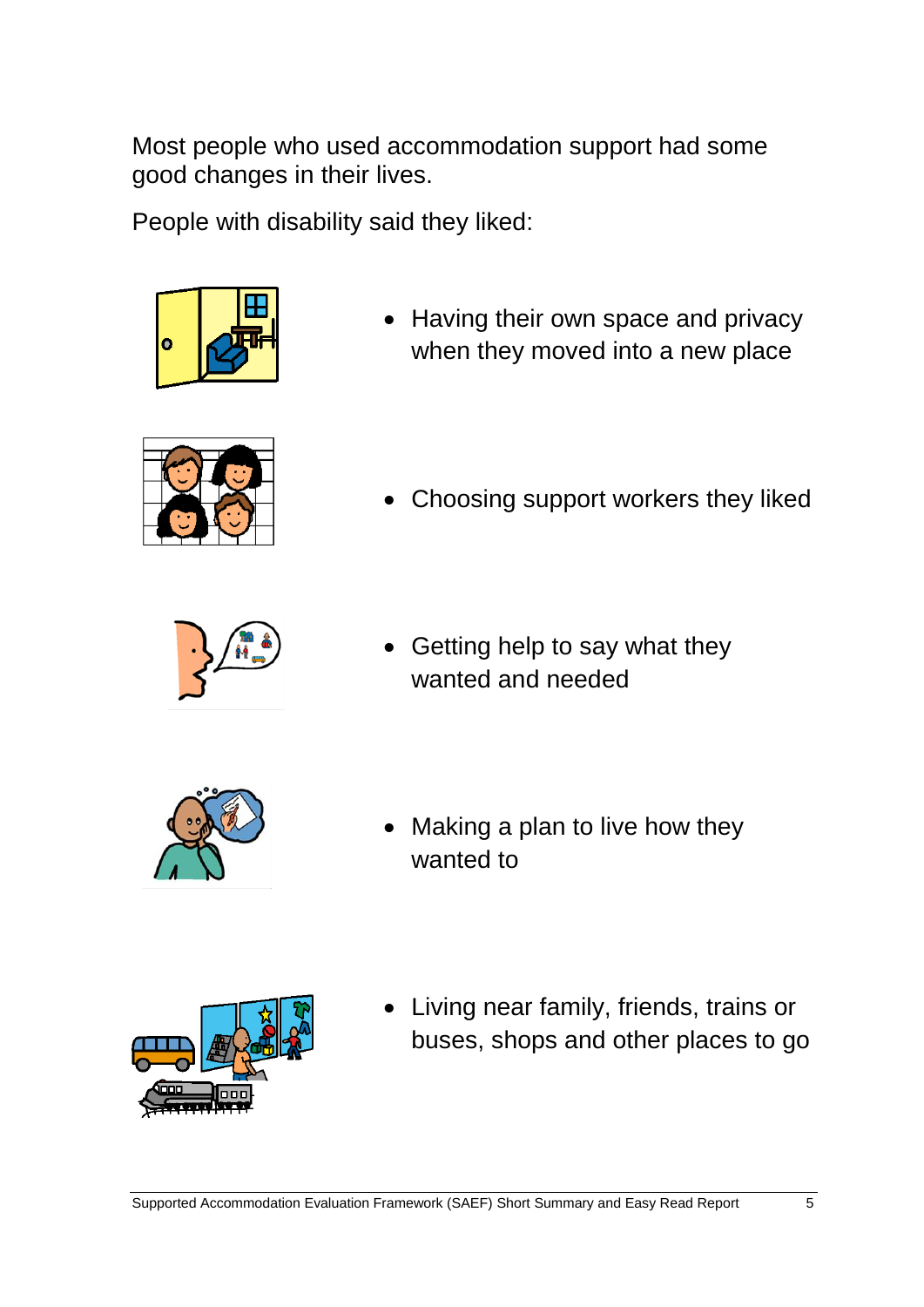

Fewer people had good changes in their relationships.





Sometimes it was hard to find a good place to live or to pay for it.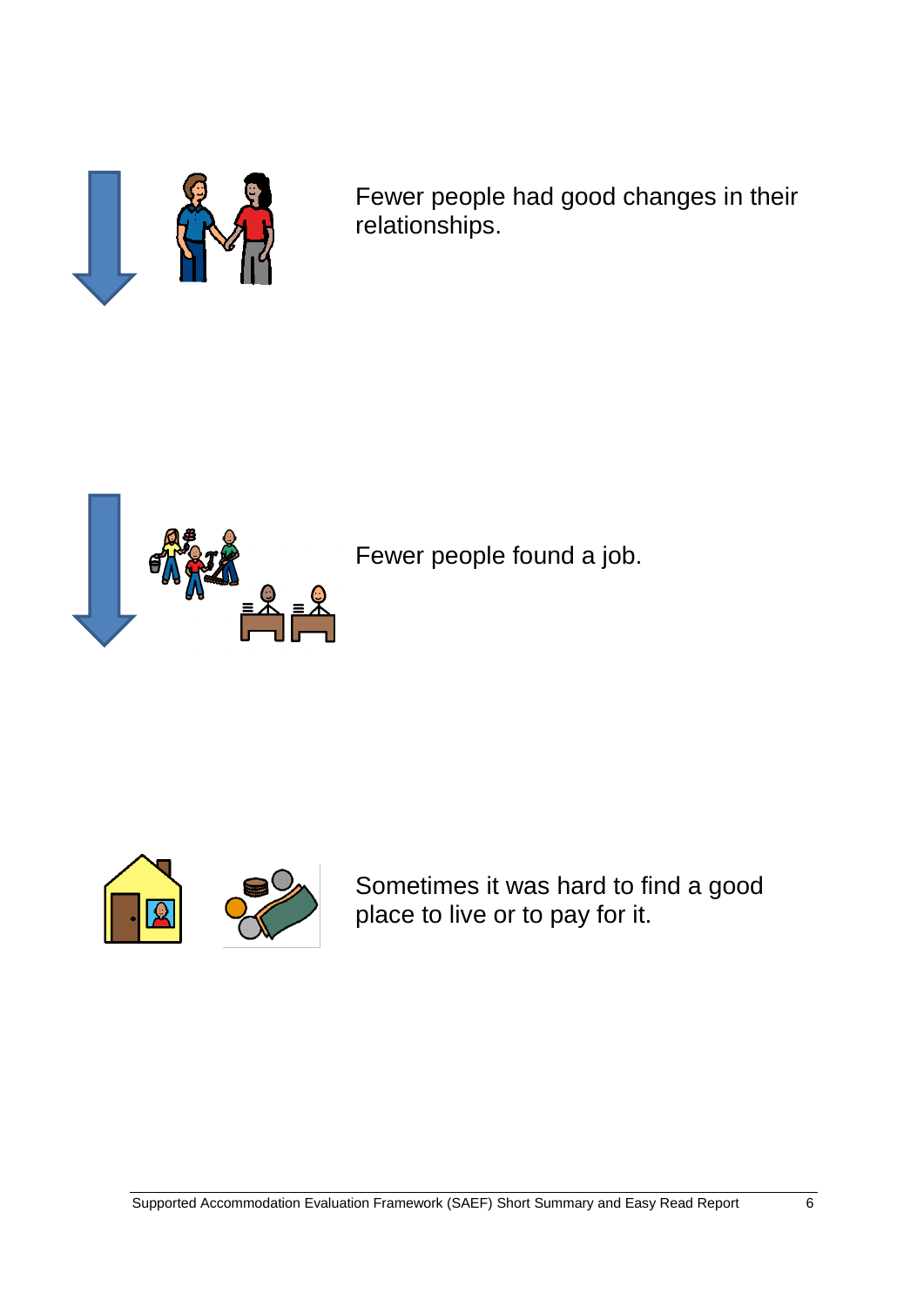Some things are important to make accommodation support good for people with disability:

Making a plan



• Help people with disability make a plan with goals that can really happen



• Make sure that people with disability have help to say what they want and need in the plan



• Make sure to change the plan when there are changes in what people with disability want and need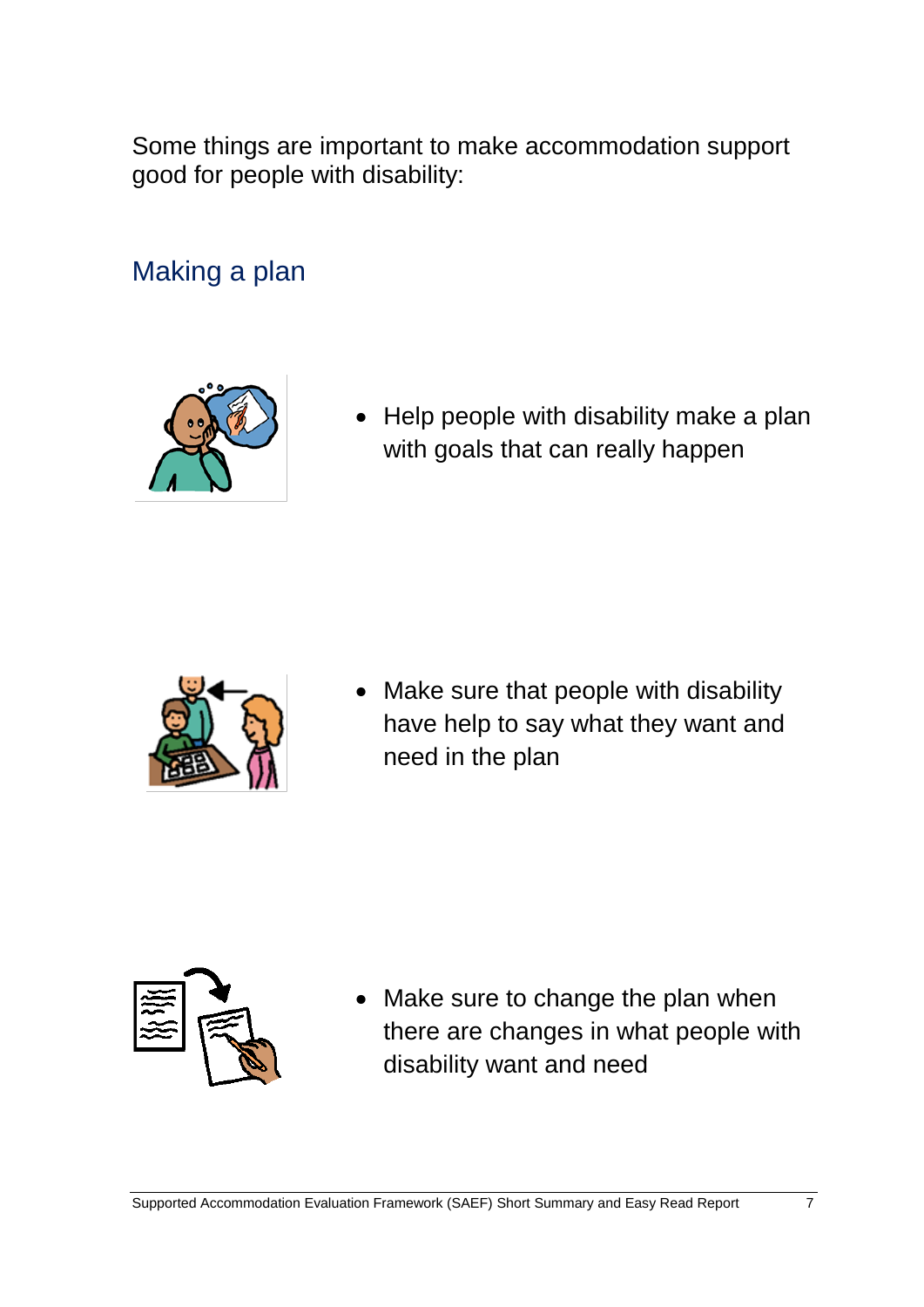# Helping everyone work together

Lots of different people may help people with disability make the plan – for example:

- Family and friends
- Support workers
- Service providers

Because lots of people might be helping, it is good to:



• Help everyone work together when making the plan



• Help everyone work out any disagreements that happen while planning



• Make sure there is information that everyone can understand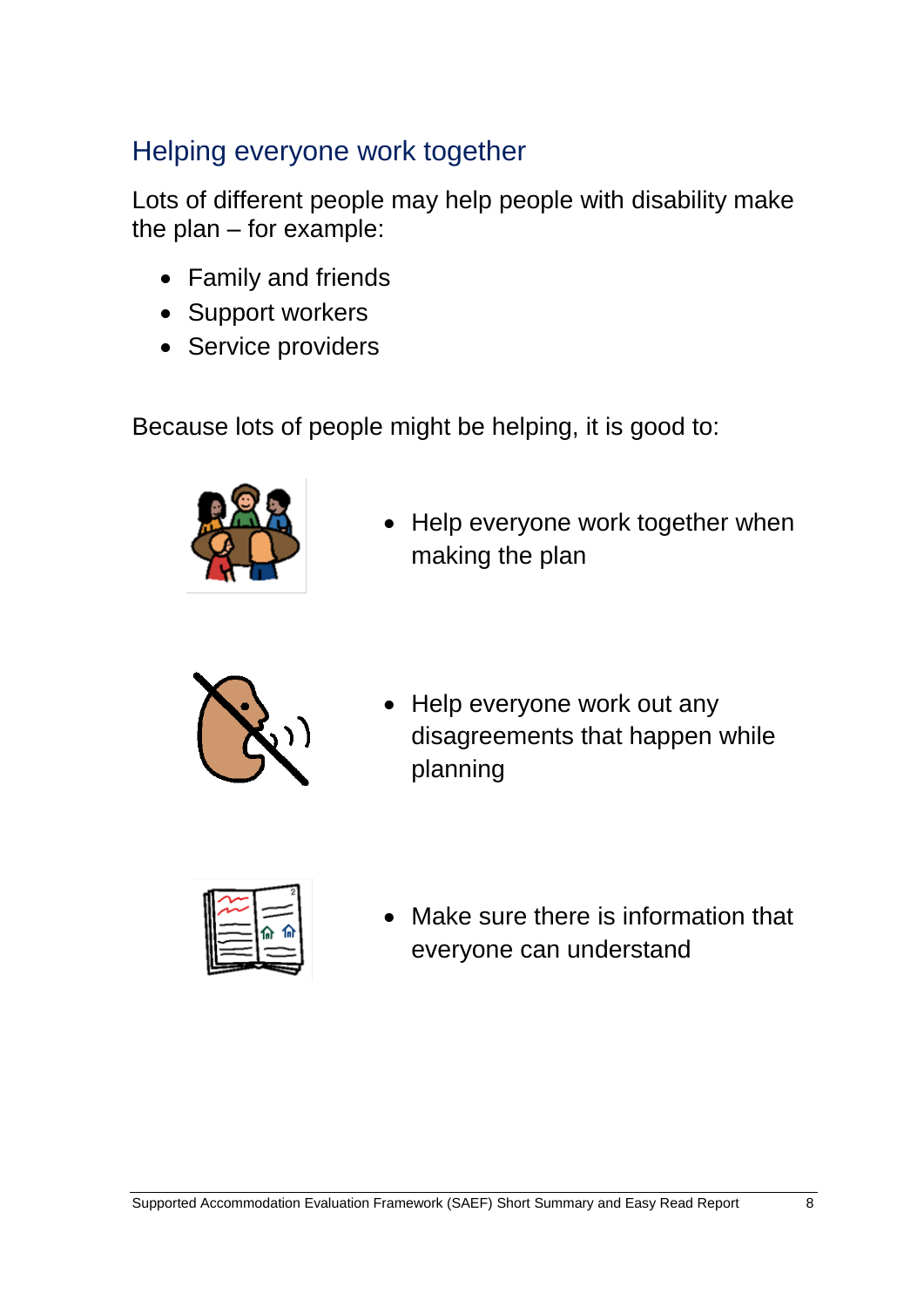# Working with support workers



 Work with support workers to be flexible and respect people with disability



 Train support workers to help people with disability live how they want to

# Working with service providers



 Work with service providers to give people with disability the information, funding and help to make plans happen

• Help service providers work together with other service providers, so that they all use their skills together to help people with disability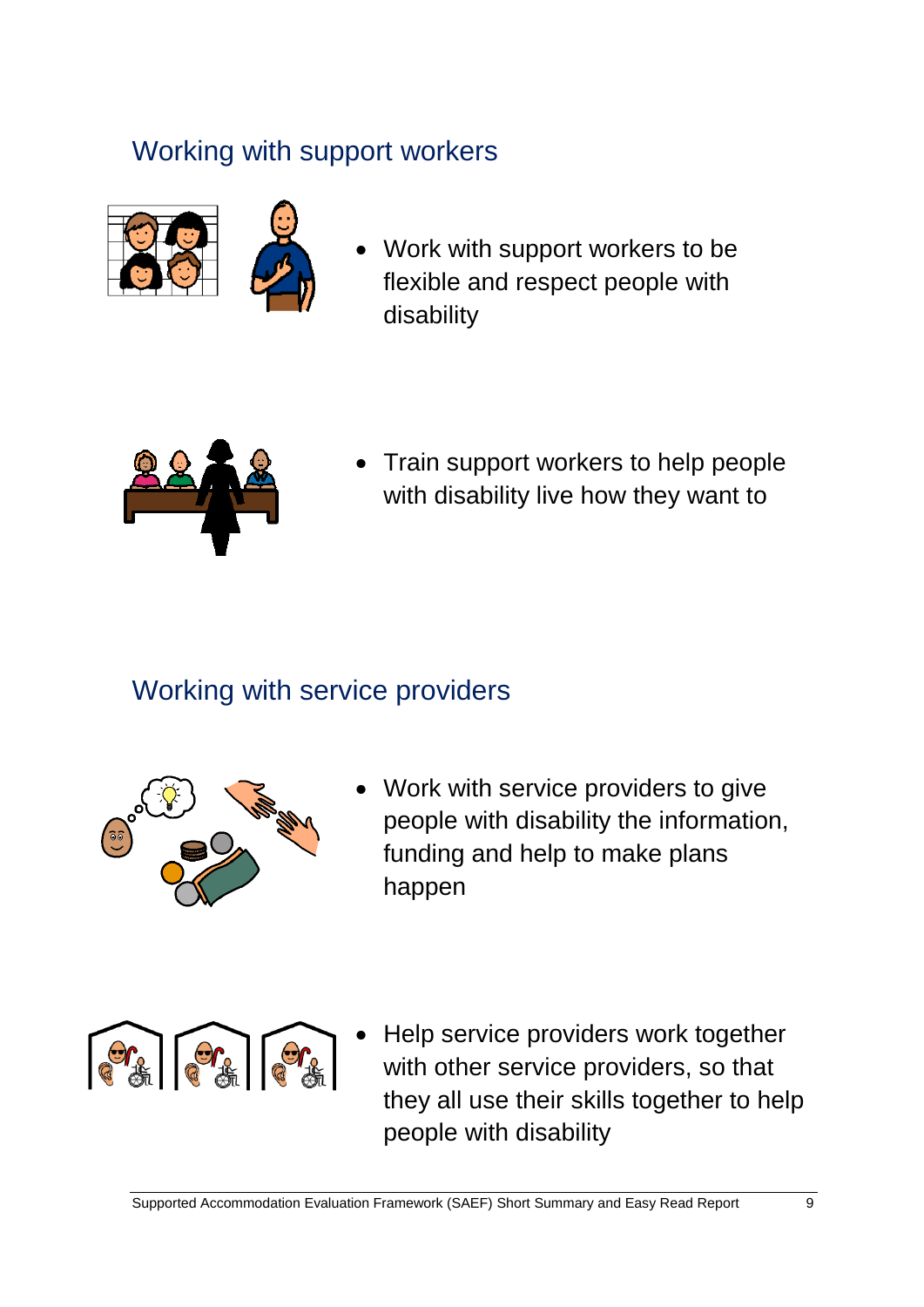# Making the plan happen



 Link people with others in the community and government who can help the plan happen



• Make sure people can use their funding in lots of different ways to make their plan happen



 Do more work to make places to live cheap enough that people can pay for them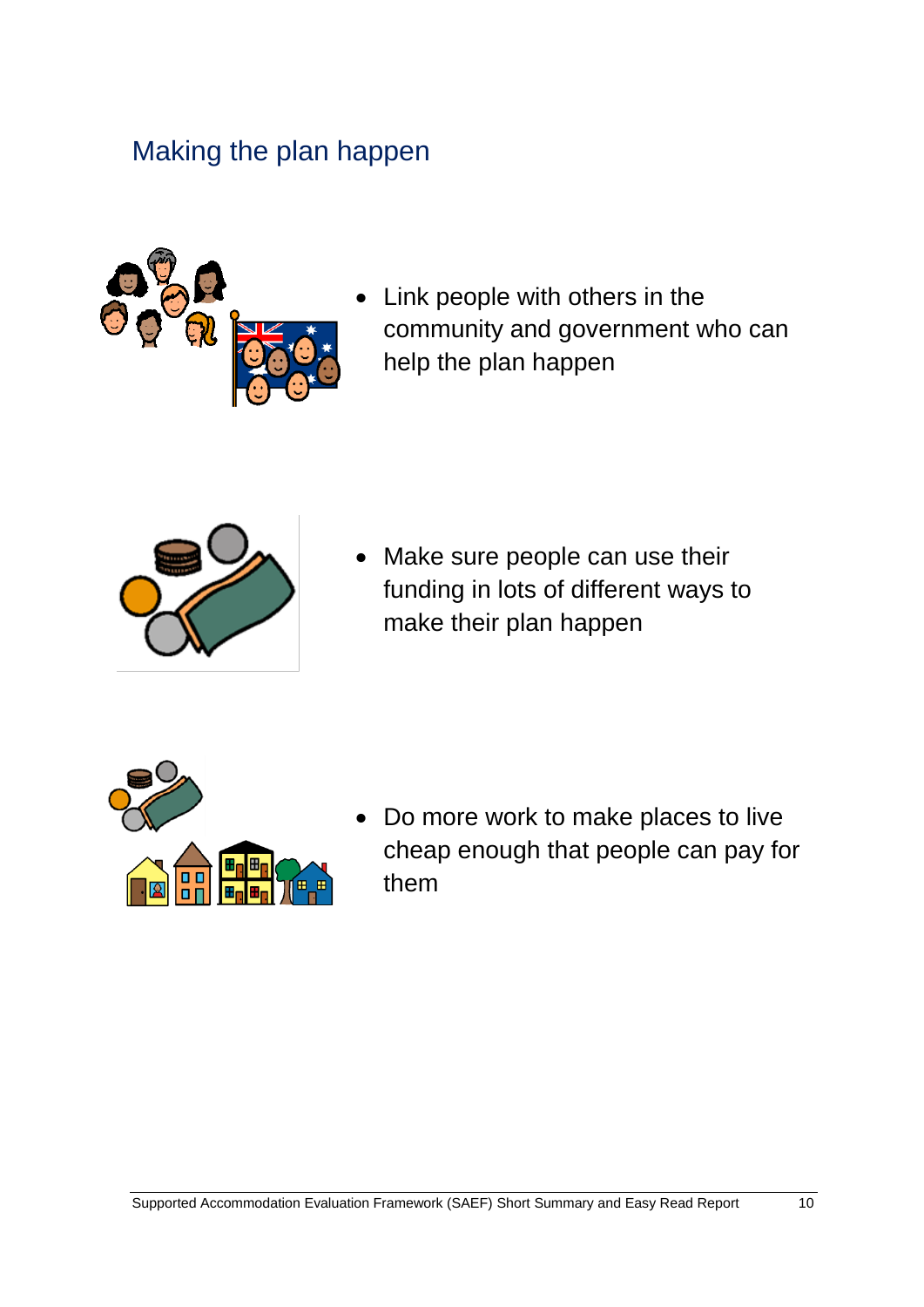# Brief Summary of Initial SAEF findings

In 2013, the NSW Department of Family and Community Services, Ageing, Disability and Home Care (ADHC) commissioned the Social Policy Research Centre (SPRC) at UNSW Australia to design an evaluation framework and collect initial data for the accommodation support and funding models under *Stronger Together* 2 (ST2), now known as *Ready Together*. The evaluation used longitudinal, mixed methods and a participatory research approach.

The evaluation included nine SAEF options grouped in four types: Individual Packages, Drop-in Support, Group Accommodation and Other Options. The evaluation did not compare the options. The evaluation found that most people in all options were aged under 45 years. People with cultural and linguistic diversity and Aboriginal and Torres Strait Islander status were represented in the newer options. Most people were supported in metropolitan areas and had intellectual disability.

Accommodation support is intended to facilitate people with disability to live as independently as they choose<sup>1</sup>, in an accommodation arrangement of their choice, and with formal support that suits their preferences and life goals. Most of the support achieved some positive outcomes. Least change was evident in people's interpersonal relationships and employment, and in some options access to preferred housing. Living in independent accommodation had been realised mainly where families had some capacity to assist or the support worker could help with accessing social housing. The findings highlight practical strategies that can be implemented for best practice, and have implications for policy design, implementation and collaboration.

1

 $1$  Living independently means having social relationships and using informed decision-making to exercise choice and maximise autonomy about support arrangements and who to live with or alone.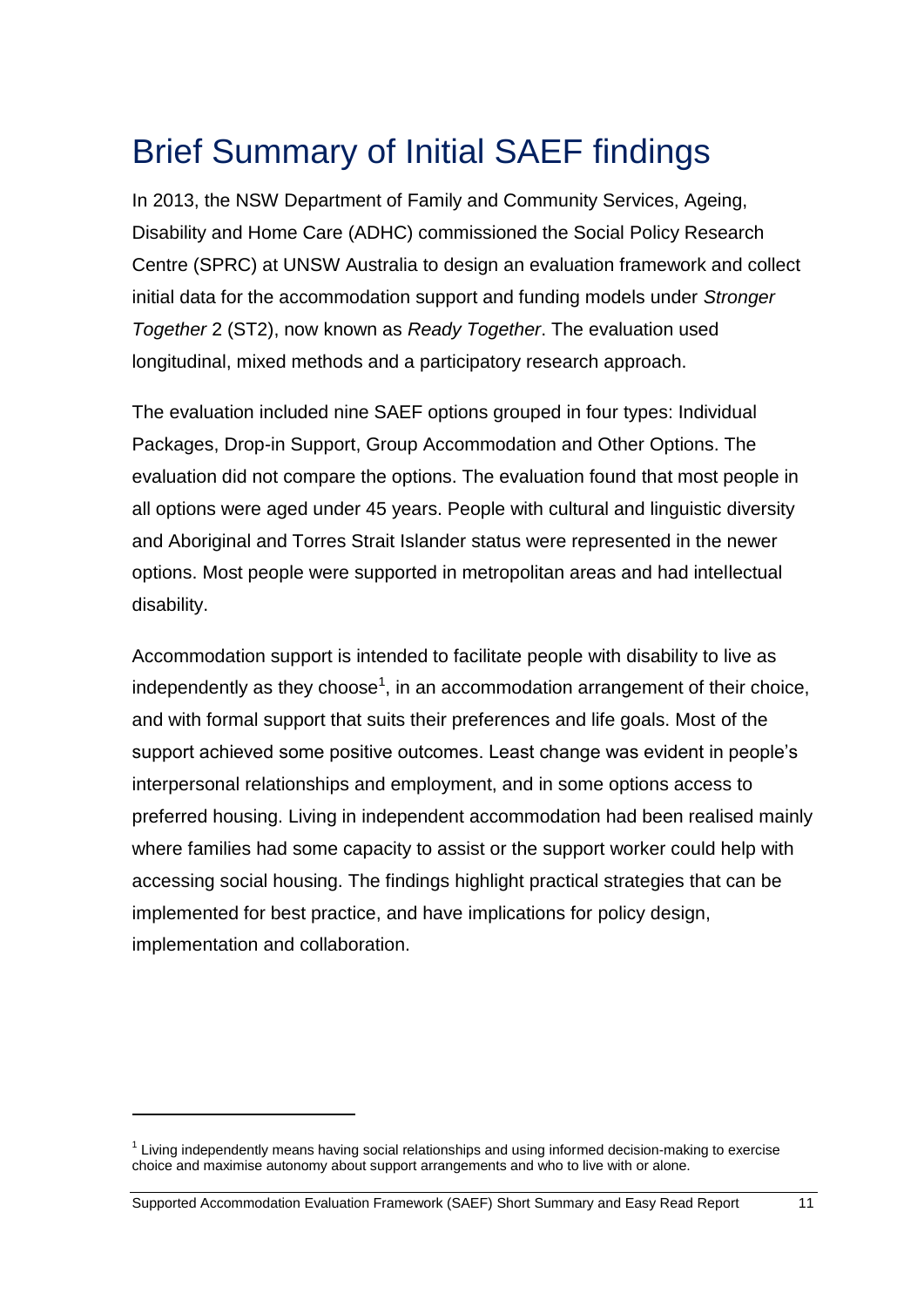# Strategies for good practice

For the person with disability and their networks; including their family, support workers, service providers and other important people in their lives:

- 1. Use of a person-centred planning process that leads to achievable goals and is based on a person's particular strengths, abilities, aspirations and preferences
- 2. Development of inclusive partnerships among members through the use of clear, open and accessible communication
- 3. Creative facilitation of linkages in the community
- 4. Regular reviews to adjust goals and/or services and provide clarity around future funding

### For the person with disability:

- 5. Having time, space and opportunity for privacy by moving to a preferred place of their own or having their own room
- 6. Being involved in recruiting support workers to match their personality, age, preferences and interests
- 7. Having self-motivation and increased confidence for decision making
- 8. Receiving adequate support from networks to discuss and negotiate plans
- 9. Having access to communication support where required for increased accessibility, such as pictorial aids
- 10. Living within a supportive, familiar community that is close to family and friends, public transport, local shopping areas and amenities
- 11. Having a sustainable and predictable life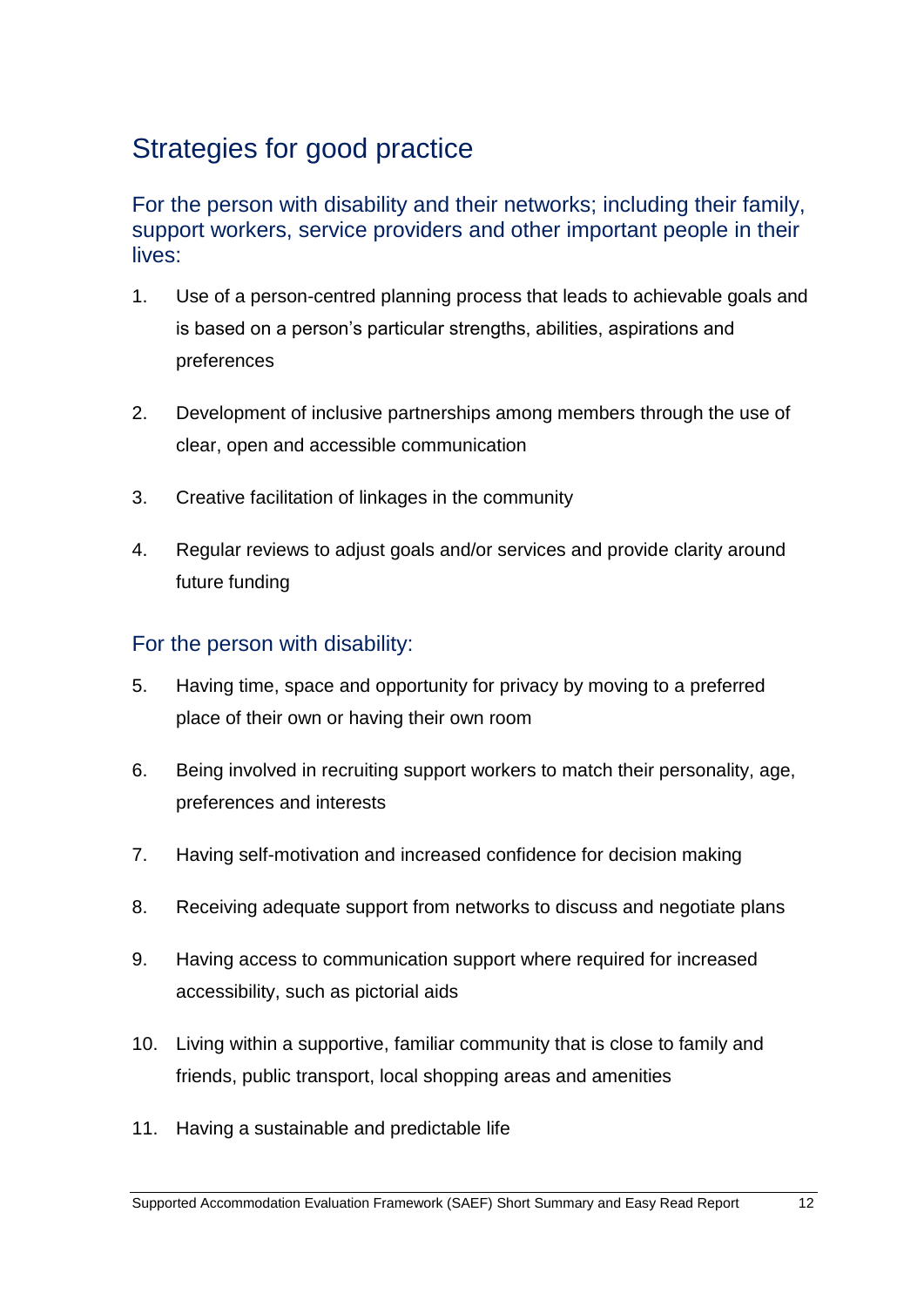12. Receiving support to organise transport and funding arrangements

### For support workers:

- 13. Maintaining respect, structure and flexibility
- 14. Sharing interests with the person with disability
- 15. Maintaining professional skills, open communication and an approach based on people's strengths and abilities
- 16. Working on flexible rosters according to people's preferences

### For service providers:

- 17. Being responsive to people's preferences
- 18. Providing a quality service that is flexible, reliable, skilful, engaging and responsive
- 19. Providing sufficient information and support
- 20. Being empathetic and supportive of each family's adjustment to change
- 21. Ensuring regular, clear communication with the person with disability and their network
- 22. Being flexible with funding within the support packages
- 23. Effectively managing change within the organisation, including training and supervision of staff
- 24. Collaborating with other agencies (housing, accommodation support, health and specialist disability providers)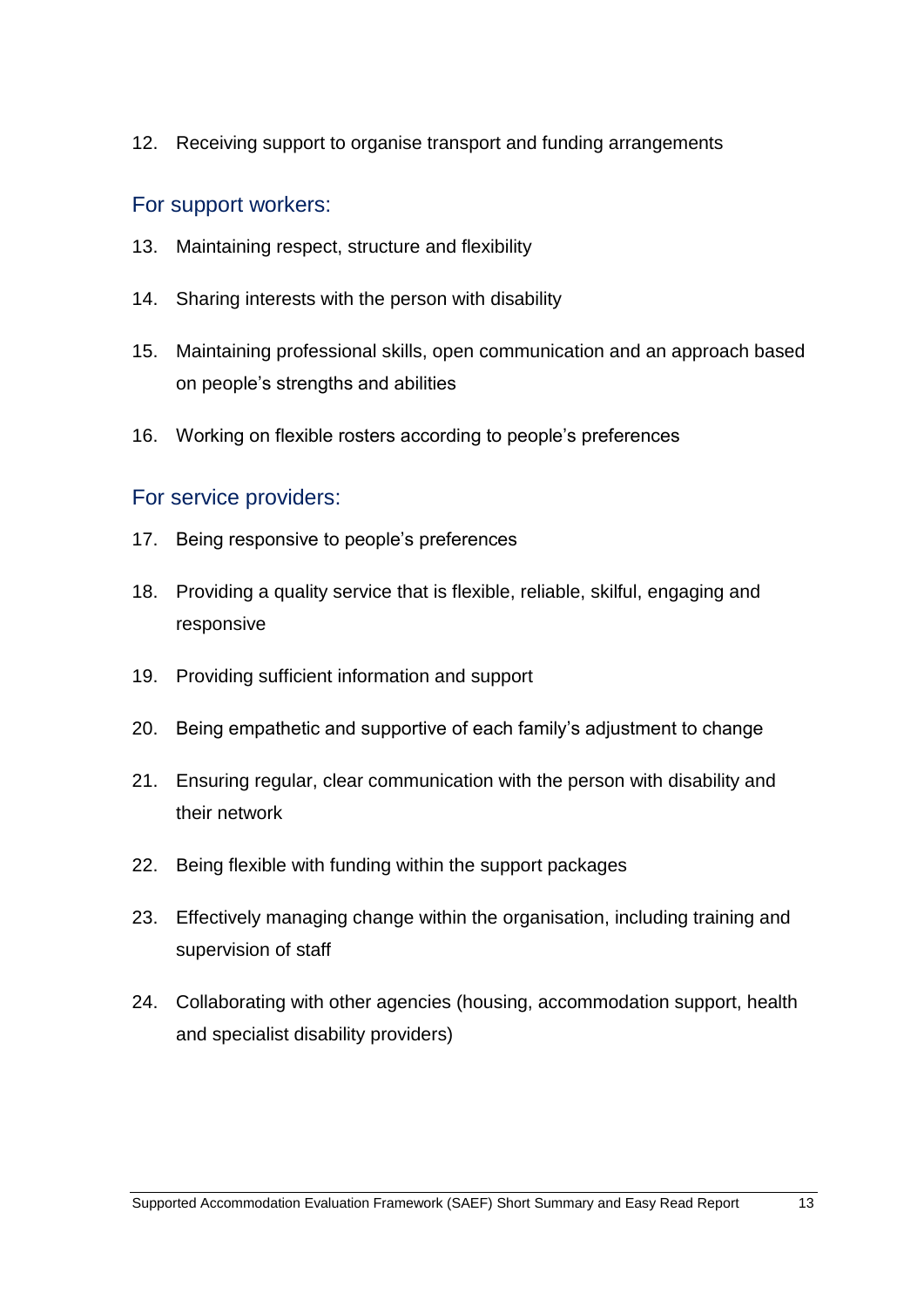# Policy implications

## Program design

- 1. Clarify program scope, control and flexibility so that people and families know how much support they are entitled to, funding constraints and how much control they can have.
- 2. Enhance flexibility of funding so the use of funds can be tailored to individual needs relevant to the person, family and community.
- 3. Review the size and variation of the allocation per person to ensure it supports transition to independent accommodation and is responsive to change.
- 4. Review the options so they are compatible with the UN Convention on the Rights of Persons with Disabilities (CRPD), National Disability Strategy (NDS), whole of government and National Disability Insurance Scheme (NDIS) implementation e.g. funding, financial management, planning, review and accountability.
- 5. In Group Accommodation (including Lifestyle Planning Policy (LPP) and Other Options group accommodation), plan for some people who may want to move out, with implications for individual support, access to alternative housing, vacancy management and viability of the remaining group accommodation.
- 6. In the Other Options group accommodation, clarify government responsibility, such as capital contribution; advice on governance, sustainability, funding structures, individualised planning; vacancy management; quality standards; and response to changed needs.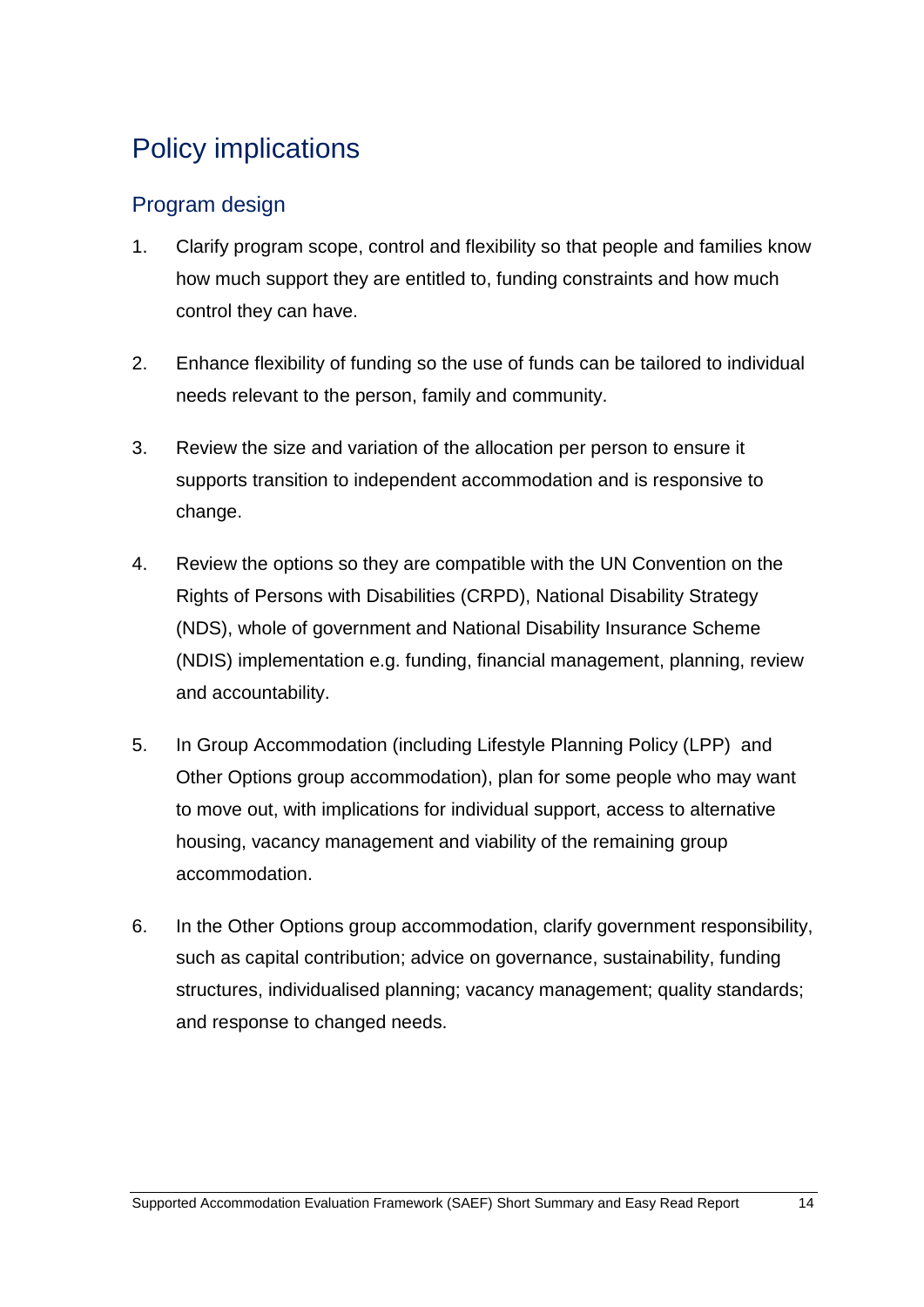## Program implementation

- 1. Provide comparative information about the accommodation support options in a range of forums and accessible formats.
- 2. Provide information and decision making support for people with disability and families during the application process, including goal setting, arranging support, review and monitoring, informed by the experiences of people with disability, for example through disability community and advocacy organisations.
- 3. For people considering group accommodation, direct people and families to advice or information about risk management, contingency plans and conflict resolution.
- 4. Target recruitment and specific decision making support to people, families and communities from socio-demographic groups who are currently underrepresented.
- 5. Monitor service provider performance against the Disability Service Standards and the definition of the particular accommodation support option.
- 6. Require service providers to train and support workers to provide accommodation support to the level of quality expected in the NSW Disability Service Standards, which are reflected in the characteristics in SAEF.
- 7. Require service providers to ensure that dispute resolution mechanisms and support are available for people and families in disputes with support workers and service providers.